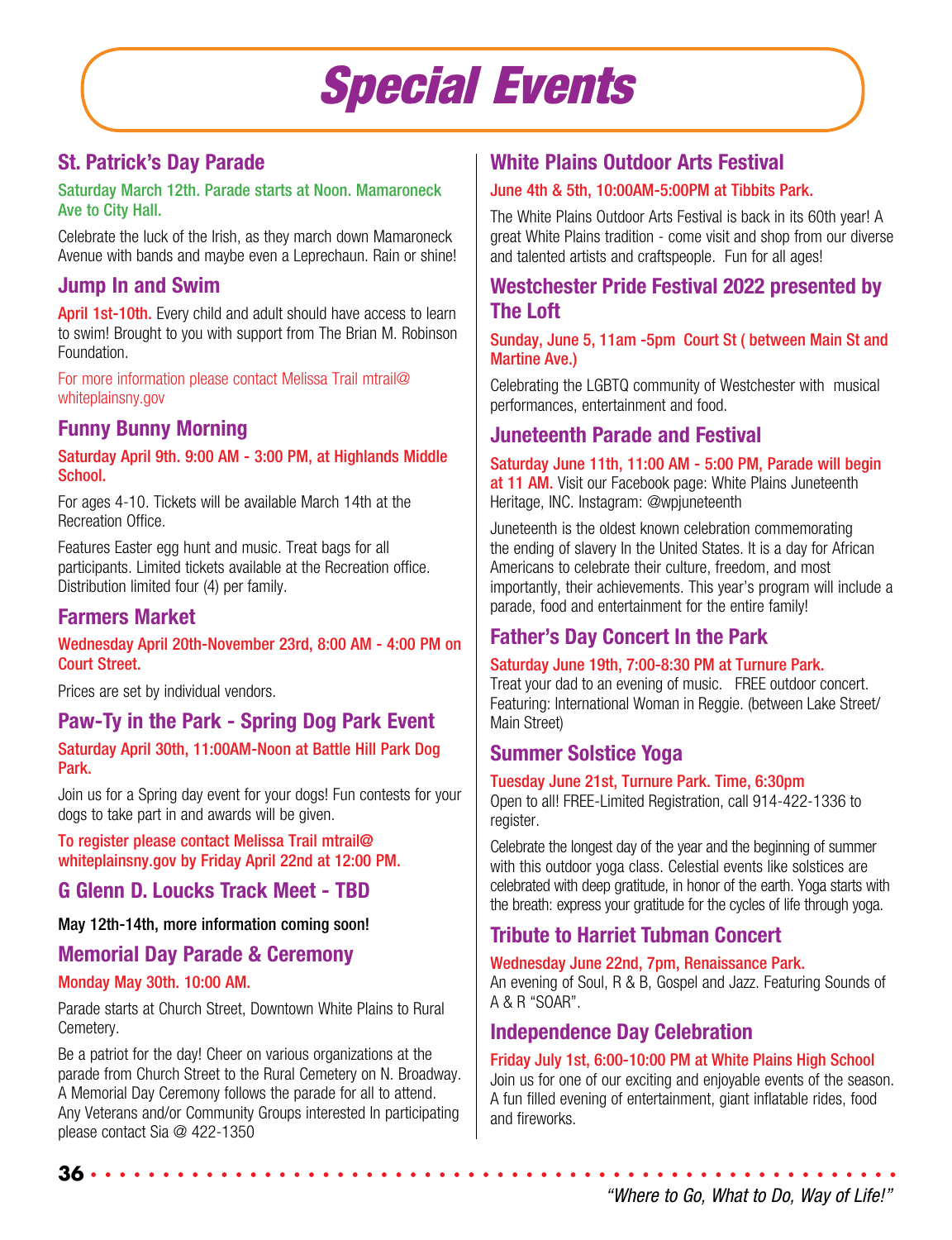# *Special Events*

# **National Night Out**

Tuesday August 2nd, 6:00-9:00 PM, Public Safety Building Join us in front of the Public Safety Building, 77 S Lexington Ave, WPNY.

For the White Plains National Night Out. Free raffles and giveaways!

# **Gardella Day Festival**

Sunday August 14th, 4:00-10:00 PM at Gardella Park (175 Ferris Ave). Family Friendly & Open to All! Additional FREE parking at Church Street School.

We will have a fun filled afternoon & evening with a DJ and other entertainment. The evening culminates with our Championship Basketball games for our Summer High School & Adult Leagues. Co-Sponsors: Westchester Community Opportunity Program, Teen Under Construction.

# Music at the Market on Court Street & Noonday Concerts

**Live musical performances held outdoors in Downtown White Plains. Each week offers an exciting performance. Schedules will be**

> **Available at the first concert. Wednesdays, beginning June 29th Noon – 2pm Court Street & Renaissance Plaza**



**Dog Gone Pool Party** 

#### Thursday September 8th, Session 1 5:00-6:00 PM, Session 2 6:30-7:30 PM at Kittrell Pool on Fisher Ave.

FREE to White Plains Dogs. Come join us for our "Dog Swim" at Kittrell Pool. Dogs 1 year and older with adult owners.

Must call to Register - Melissa Trail 914-422-1363, register by September 7th at 5 PM



# Outdoor Movie Screenings

**Saturday May 21 - "Harriet" Rated PG 13 - 8:00 PM - Court Street Bring a chair, blanket and join us!**

**Tickets go on sale April 15 - \$3 per person visit www.cityofwhiteplains.com** 

**\*PG-13: This material may not be suitable for young children under 10 years of age.**

**Saturday, June 4th – "Encanto" Rated PG - 8:30pm**

**Drive- in-Movie held at White Plains High School** 

**Gates open for parking at 7:30pm Tickets go on sale May 13 - \$10 per car Visit www.cityofwhiteplains.com**

*2022 Spring and Summer Programs*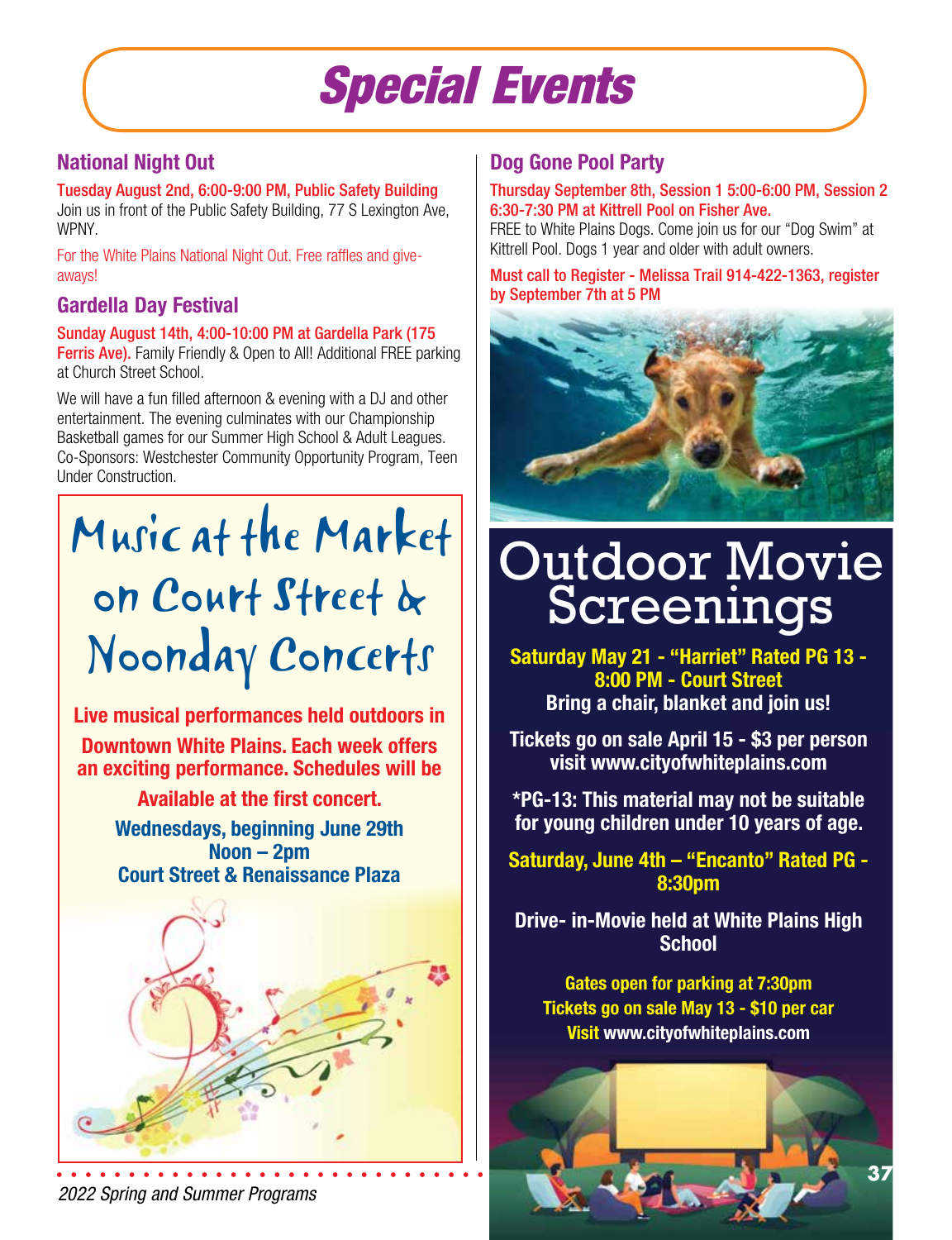# *Summer Events*

Outdoors in the Summer outdoors in the Summer<br>is the Perfect place for picnics fun and music, children's programs and movies. Enjoy your neighborhood park, friends, and family weekday evenings. *<sup>N</sup>ight<sup>s</sup> <sup>I</sup><sup>n</sup> <sup>T</sup>h<sup>e</sup> <sup>P</sup><sup>a</sup>rks*

| Gillie Park - Gedney Way, 6:30 PM<br>July 11<br>Art in the Park<br>July 18<br><b>Charlin Magic</b><br><b>David Engel</b><br>July 25                   | Mattison Park - 40 Quinby Ave, 6:30 PM<br><b>Charlini Magic</b><br>July 11<br>$\bullet$<br>Art in the Park<br>July 18<br>$\bullet$<br>$\bullet$<br><b>Animal Embassy</b><br>July 25                                         |
|-------------------------------------------------------------------------------------------------------------------------------------------------------|-----------------------------------------------------------------------------------------------------------------------------------------------------------------------------------------------------------------------------|
| Druss Park - So Lexington Ave, 6:30 PM<br>Art in the Park<br>July 12<br>July 19<br><b>Charlini Magic</b><br><b>Animal Embassy</b><br>July 26          | $\bullet$<br>Turnure Park - 28 Lake Street, 6:30 PM<br>$\bullet$<br><b>Youth Ballet</b><br>July 13<br>$\bullet$<br>July 20<br>Art in the Park<br>July 27<br><b>Charlini Magic</b>                                           |
| Battle Hill Park - 115 Battle Hill Ave, 6:30 PM<br>July 13<br>Art in the Park<br>July 20<br><b>Charlini Magic</b><br>July 27<br><b>Animal Embassy</b> | Court Street, 6:30 PM<br><b>Hey Baby</b><br>July 14<br>$\bullet$<br>July 21<br>Sage<br>$\bullet$<br>July 28<br><b>Mclean Ave Band</b><br>$\bullet$<br>Aug 4<br><b>Larry Stevens Band</b><br>$\bullet$<br>Raindate<br>Aug 11 |

ArtsWestchester, the City of White Plains<br>& The White Plains BID



*"Where to Go, What to Do, Way of Life!"*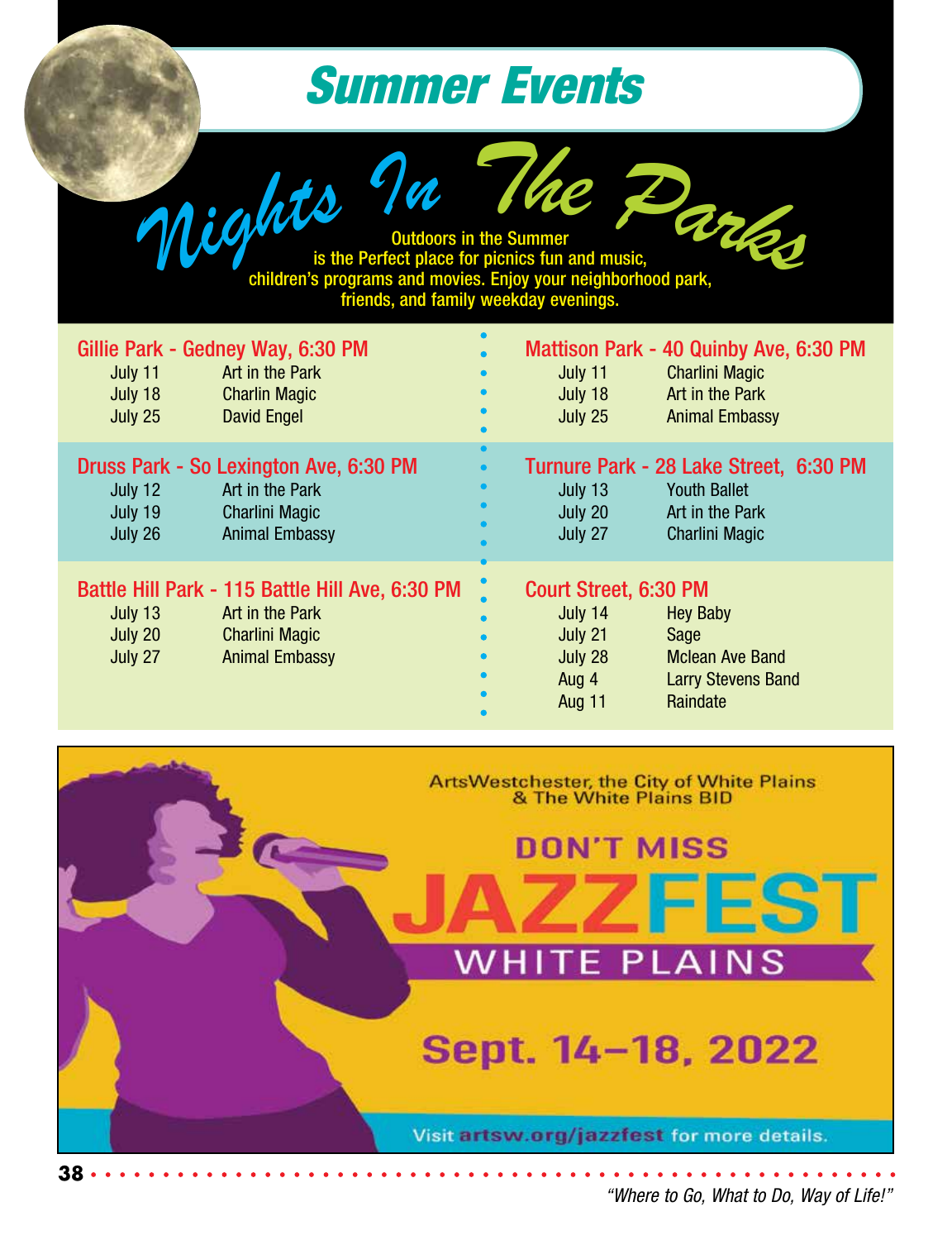# Community Partners



The mission of the Jump in and Swim program is to reach as many people as possible to give opportunities for water safety and basic swim instruction.

Participating Agencies include: White Plains Recreation & Parks, White Plains City School District, White Plains YWCA White Plains & Central Westchester and White Plains Youth Bureau, Brian Robinson foundation

**White Plains Recreation and Parks** 85 Gedney Way, White Plains (914) 422 1363 www.CityofWhitePlains.com

Friday April 1st 7:30-8:30 PM Family Open Swim Game Night Saturday April 2nd Water Safety Clinic 11:00-12:00 PM Intro to Water 12:15-1:15 PM Adult Learn to Swim 1:30-2:30 PM Location: White Plains High School 550 North Street Registration is required (space limited)

Contact Melissa Trail 914 422 1363 or mtrail@whiteplainsny.gov

YWCA White Plains & **Central Westchester** 515 North Street, White Plains (914) 949 6227 www.YWCAWPCW.org

Saturday April 9th Free Family Swim 4:00-5:00 PM Sunday April 10th Water Safety Skills Class 4:00-5:00PM Registration is required (space limited) **Contact Kristin Pinkerton** kpinkerton@ywcawpcw.org